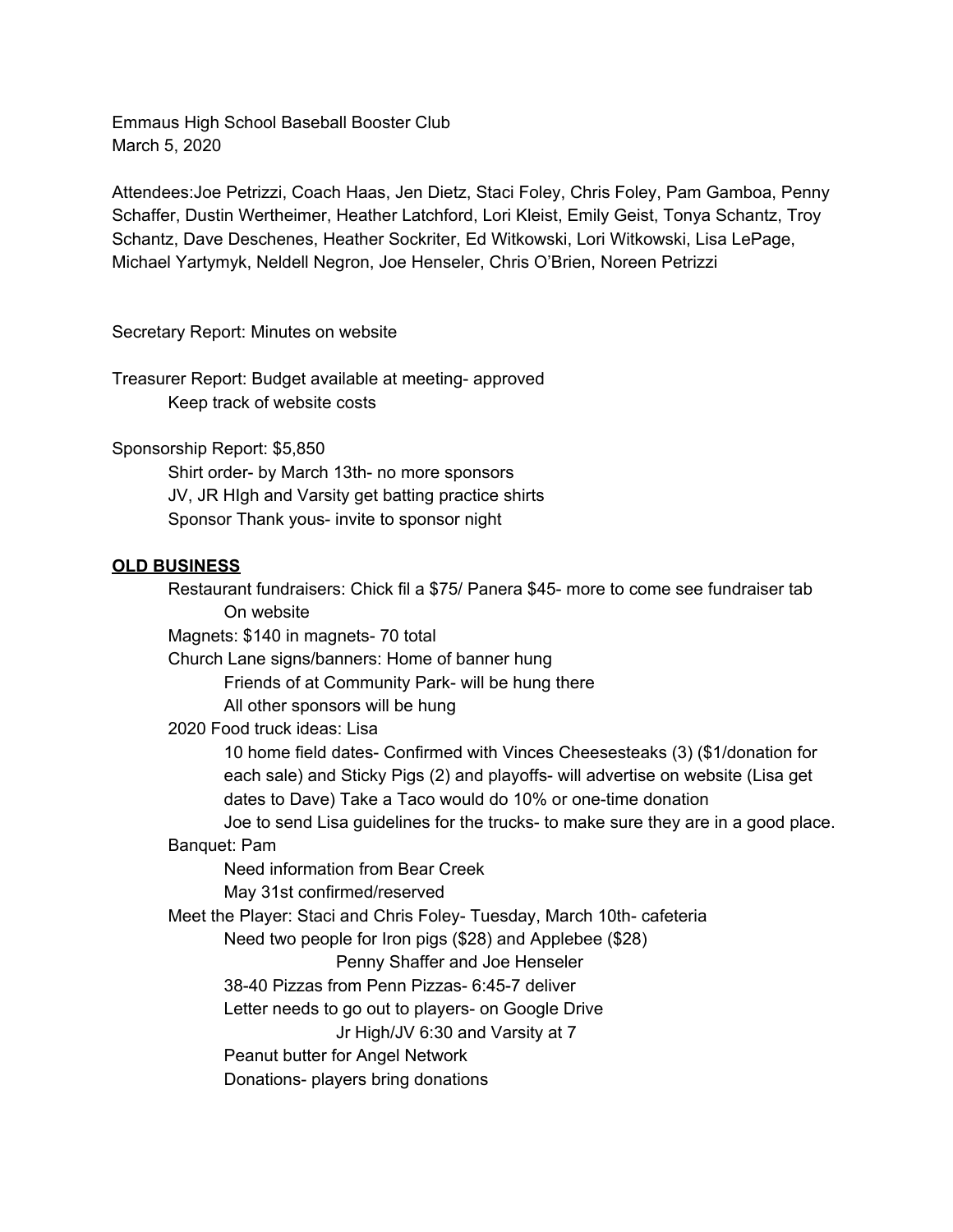Dues: \$40 at all levels new this year- offset costs of Jr High team and other expenses *\$96 total for each family*

Letter Campaign Prep: Lori/Heather- Late Saturday packets handed out- they need to hand it back in on Meet the Player- will have to send letters out

We will need 55 total packets for all three teams by 12 noon on Saturday There will be an online option to pay Link to site will be on letter- pay online

Coordinator Sign-ups: Sign up genius

Need program designer/print it- needs to be updated Need Applebees coordinator Need Community Park Snack Bar coordinator Need Away game food coordinator (4 games) Need Jr HIgh team parent to attend Booster Club meetings Need Senior night coordinator (Limport Stadium) Need Mentor/Sponsor night coordnators (Jen/Lisa) Need JV team dinner family

## **NEW BUSINESS**

Spring Apparel: Denise and Noreen- store is open/ marked up prices a little Will have apparel last week of March Key chains: Denise and Jen- maybe give away at banquet for a gift Team dinners: need volunteers Need new board members for 2020-21 season

## **COACH REPORT-** Coach Haas

Spring trip plans: Leave at 7am on Friday 3/13- home late Saturday night- Varsity and JV only

St Lukes: New facility was great- may update Cetronia Road for next year

Tryouts: Weather has been great- no issues- more than 60+ kids at tryouts (Freshman-Seniors)- final rosters Friday/Saturday- first practice on Saturday

Church Lane Field Updates- Capital Request - (LMYA covering majority) Hosting Regionals for Jr Legion in 2020- need to improve the park- will happen end of Maycreate a traditional backstop/netting- need to move fences back against the dugout then allow for bleachers- adding mulch/gravel- parking behind that area. \$5,000 expense for this renovation project (Fencing). Could be done by the end of Legion seasons.